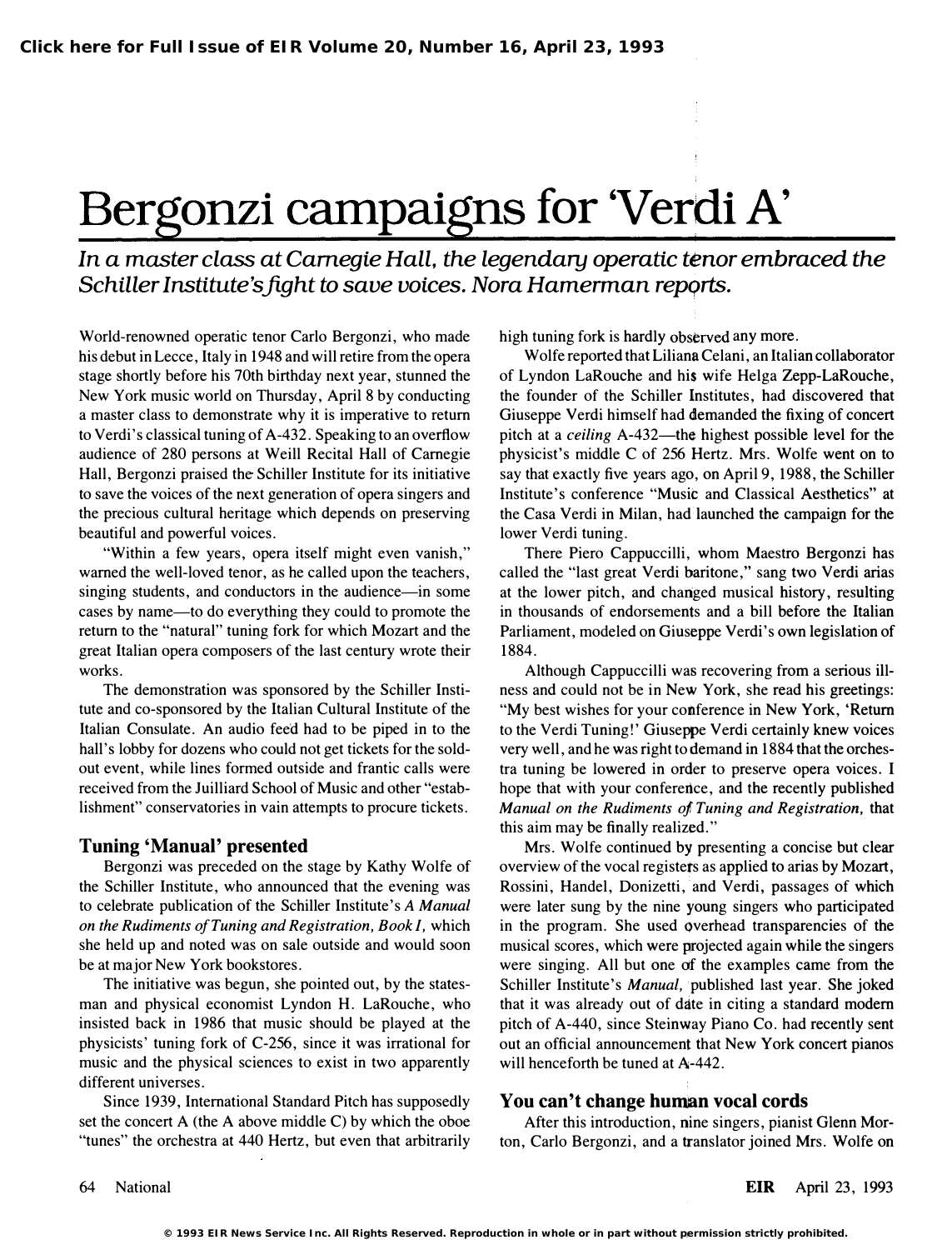

Above, Carlo Bergonzi (left) beams after congratulating tenor Steve Tillman for his demonstration of the opening bars of Verdi's "Celeste Aida" (the score projected in the background is one of the illustration in the Schiller Institute's new "Manual on Tuning" ). Tillman had just finished singing the passage at the Classical, A-432 tuning.

Right, Soprano Darlene Bennett Johnson rehearses the high notes of Mozart's "Queen of the Night," accompanied at the piano by Glenn Morton. Here, she is singing with the grand piano tuned to the unnatural A-442-now standard pitch in New York concert halls. Later she sang at both tunings.



stage. The audience burst into applause when Bergonzi came out, and the mood of affection toward him persisted throughout the evening, as he conducted the informal "master class" with an energy and enthusiasm that astounded many. Bergonzi had just completed his farewell operatic appearance in the United States, with four performances in Donizetti's L'Elisir d' Amore at the Baltimore Lyric Opera, which he pronounced a huge success.

Bergonzi put the crowd at ease by making fun of his own English, and then recounted, through the interpreter, a string of anecdotes about the pitiful state of affairs caused by the rising pitch. He said that a few years ago the Metropolitan Opera was still holding at A-440, although he pointedly added that today, even the Met has officially put the pitch up at A-442. ("No, 443! 444!" members of the audience who were just as irate at the Met were heard to shout.) After a performance of L'Elisir in New York a few years ago, he said, he flew to Florence to perform in the same opera, only to discover that the pitch had been hiked to A-446. Bergonzi had to stop the rehearsal and confer in his dressing room with the oboist, who agreed to change his reed and bring the pitch down to A-440, even telling the tenor conspiratorially that he thought he could get it to A-438!

When he recounted the same story two days earlier during a taping of a master class with the Schiller Institute, which will air on June 9 on the New York Times radio station

WQXR, Bergonzi said that he had 10ld the conductor in Florence that either the pitch came down—or "Bergonzi will not sing Nemorino."

Bergonzi also said that he tours with a cheap pitch pipe and tests every orchestra to make sure they do not go above A-440.

In another anecdote, he said that the orchestras in Vienna are playing at A-448 and that they have actually had to cut pieces off the flutes to allow them to play so high. "If they go any higher," Bergonzi quipped, "there will not be anything left of the flutes!" He also talked about the late, great opera conductor Tullio Serafin, his own mentor, who had been adamant about keeping the tuning low. Serafin used to fume, Bergonzi said, that he wanted to hear tenors-"not castrati. "

The sad thing is, he went on, that you can tune a violin, a viola, or a cello higher by simply turning the peg, but you can't do that with the human vocal cords. That is why he sees his mission today as fighting for the future of young singers by restoring the natural pitch. In tonight's demonstrations, he underlined, there will not be the usual master class on vocal technique (Bergonzi's master classes are very celebrated) but only the demonstration of the difference which is made by singing at the correct pitch. The passages to be sung, as he explained, were selected because they demonstrate the composer's intention to use the "passage" from one vocal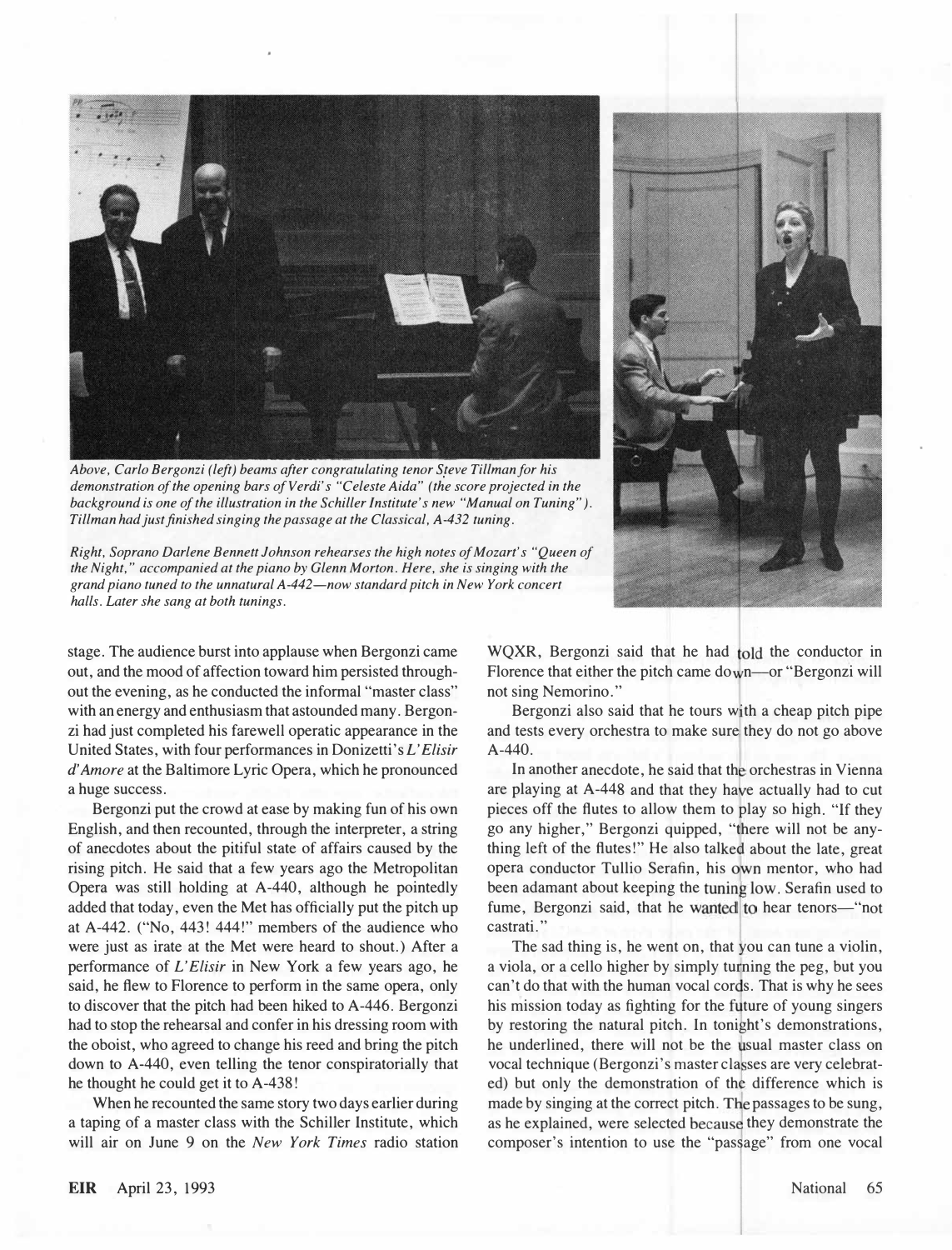

Bergonzi makes a point as Darlene Bennett Johnson, Suzanne Loerch, Hector Martinez, Thia Carla Moorre and Kathy Wolfe watch on the stage at Carnegie's Weill Recital Hall.

register to another for expressive purposes—an intention which is sabotaged when the tuning is too high.

#### Demonstrations

On the stage were two identical Steinway concert grand pianos. The one on the audience's left was tuned to A-442; the one on the right, after four tunings, had been brought down to A-432 by a technician from the Steinway factory. Each singer demonstrated his aria first with the higher tuning, and then with the lower.

Darlene Bennett Johnson, a light soprano, sang part of the Queen of the Night's aria, "Der Holle Rache," from Mozart's *Die Zauberflöte* (the only German selection of the evening). She had no difficulty with the notoriously high fourth-register notes of this piece even at A-442; yet when she repeated it at A-432 the entire passage acquired a new roundness and beauty which was audible to everyone. Thia Carla Moore sang Handel's "Deh, pieta" from Giulio Cesare at both pitches; and Andrea Cawelti sang part of the Verdi aria from Don Carlo, "Tu che Ie vanita," which unfurls all three registers within the first few notes, when sung at the proper tuning.

For the mezzosoprano voice, the singers were Suzanne Loerch, singing Rossini's "Una voce poco fa" (Barber of Seville); and Ann Plagianos, with the fiendishly difficult "O don fatale," also from Verdi's Don Carlo. When Miss Loerch began to repeat her excerpt at the C-256 piano, the voice was so audibly richer and "mezzo-like" that Bergonzi turned to the audience and threw up his hands as if to say, "Voila!" to general laughter.

#### A challenge to conductors, teachers

After an intermission, Bergonzi again directly addressed the audience, imploring singing teachers especially to use their influence to change the tuning and to work to influence conductors for this change. The problem is not the lack of good singing teachers, he said, although of course there are bad ones as well as good ones, among whom he mentioned Rita Patané, one of the teachers (along with Betty Allen, Elaine Bonazzi, Virginia Lindle, and Mignon Dunn) who assisted in organizing the program and had provided students for the demonstrations. He prdised Daniel Lipton, an operatic conductor present in the audience, for having told him of his agreement with the project, and urged everyone to remind conductors of "what is happening to the poor fellow on the stage," so often forgotten by the maestro in the orchestra pit who is concerned only with symphonic brilliance.

Then two tenors demonstrated passages from their respective repertoire. The light tenor repertoire was represented by John Sigerson singing Nemorino's celebrated "Una furtiva lagrima" (L'Elisir d'Amore). Sigerson, who directs the Schiller Institute's choral and orchestral activities in the